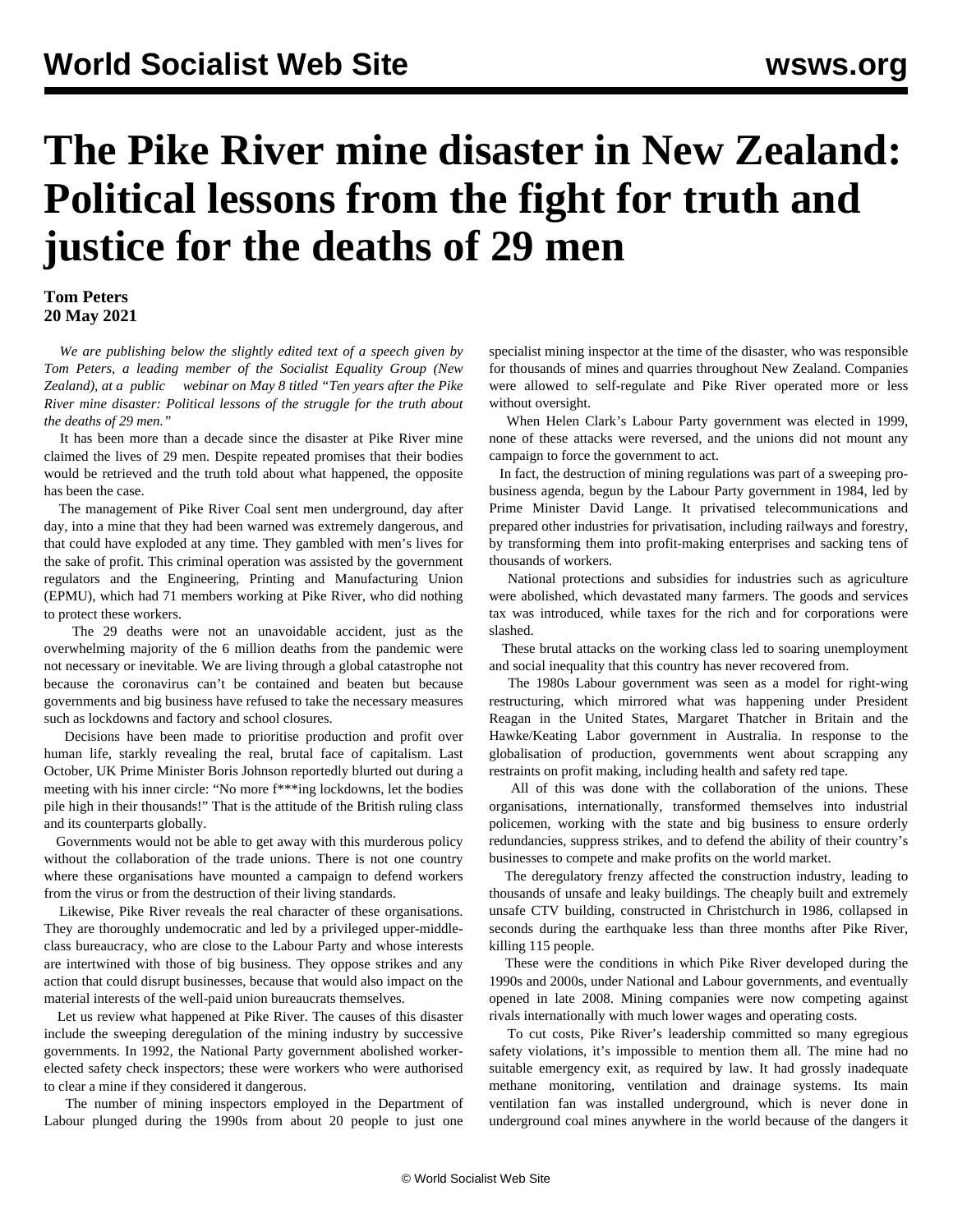poses.

 The royal commission in 2012 documented many of these facts, many of which were already known by the company, the Department of Labour, and the EPMU.

 [This image](https://nzhistory.govt.nz/media/photo/incident-form) shows one of the many complaints made to management by Dene Murphy, a shift supervisor, about poor ventilation. Nothing was ever done to address the issue.

 Masaoki Nishioka, a Japanese hydro-mining expert who did some work for Pike River, told the commission that he warned chief executive Peter Whittall, manager Doug White, and others about the dangerous lack of ventilation. He was also ignored, and he quit one month before the explosion, because, he told the commission, "I felt the mine would explode at any time."

 The mine owners decided that to bring the mine up to standard would have been too expensive. Pike River had already borrowed tens of millions of dollars from its largest shareholder NZ Oil and Gas, and from the Bank of New Zealand.

 The mine could have been shut down by the Department of Labour [DoL], which was warned in November 2008 about a series of methane gas ignitions underground. The Department sent letters to the company expressing concern but did not issue a prohibition notice or prosecute anyone.

 The EPMU had the power to stop production by going on strike, but it also did nothing. The union revealed to the royal commission that it knew about the methane gas ignitions in 2008 and the lack of a proper emergency exit. On one occasion a group of miners walked off the job to protest the lack of emergency equipment underground. The union kept quiet about all of this, and Pike River was allowed to continue lying that it had an impeccable safety record.

 The EPMU leader at the time of the explosion was Andrew Little. Later, in 2014 he became the Labour Party leader, until he was replaced by Jacinda Ardern shortly before the 2017 election. He is now the minister responsible for Pike River, tasked with shutting down the underground investigation.

 During that election campaign, Labour declared that Little supported the Pike River families "from day one."

 In fact, on the *World Socialist Web Site*, the day after the disaster, we pointed out that Little was already rushing to defend the company, before the dust had even settled.

 Little told [Radio NZ](https://www.rnz.co.nz/national/programmes/morningreport/audio/2435109/miners) three days after the first explosion: "Every mine on the West Coast takes great care when it goes into production and I don't think Pike River is any different to that. They've had a good health and safety committee that's been very active. So, there's been nothing before now that's alerted us to any greater risk of this sort of incident happening than at any other time."

 This was the union trying to cover up the conditions, over which it had presided, that led to the disaster.

 Government and opposition parties alike defended Pike River Coal and its chief executive Peter Whittall, who was treated as practically a hero in the media.

 On November 25, for example, Green Party MP Kevin Hague said this in parliament: "I will single out Peter Whittall… I will take this public opportunity to convey the Green Party's thanks, our enormous sympathy, but also our tremendous respect for the integrity, responsibility, and compassion that he has unfailingly shown."

 Jim Anderton, leader of the Progressive Party and former leader of the pseudo-left Alliance, made a similar comment, saying Whittall had "shown calm, intelligent leadership and great strength at a difficult time."

 At a memorial service, Peter Whittall spoke along with Prime Minister John Key and the governor-general. He declared, "While we mourn our lost mates, we are still working continuously to bring them home."

As we wrote at the time, the fact that Whittall was given this platform to

pose as a great "mate" to all his workers, while his company was officially under investigation from police and the DoL proved that the government's real priority was protecting the company.

 It also showed that the royal commission, announced by Key just a few days earlier, had nothing to do with holding anyone accountable.

 On December 1, 2010, [we wrote](/en/articles/2010/12/mine-d01.html): "Its purpose is not to establish the truth about the conditions that led up to the disaster. On the contrary, as government spokesmen, including Energy Minister Gerry Brownlee have intimated, it is to put on a show of "learning the lessons" so that the way can be cleared for the industry to "move on"—allowing the unrelenting pursuit of profits to resume."

 This proved absolutely correct. The royal commission was forced to make public several of the flagrant safety breaches at Pike River, but it had no power to compel testimony from Whittall and others, who refused to answer questions that would incriminate them.

 It recommended some cosmetic changes to health and safety laws that have done nothing to address the real cause of workplace deaths. In 2019 there were 108 workplace deaths—the worst toll in nearly a decade. That was the year of the White Island eruption—another avoidable tragedy, caused by the utter negligence of tourism companies which made immense profits from taking people to visit this extremely dangerous active volcanic crater.

 The Department of Labour and the police protected Pike River chief executive Peter Whittall. Twelve charges against him for breaches of health and safety were dropped in a backroom agreement with Whittall's lawyer, in exchange for a one-off payment to the families from Pike River Coal. The Supreme Court later found that this deal was unlawful, but the charges were never reinstated.

 Meanwhile the police had quietly dropped their initial investigation into the disaster.

 For years the Pike River families waged an extremely significant campaign for truth and justice. When the National Party government reneged on its initial promise to re-enter the mine and recover the bodies, and tried to permanently seal up the mine, the families blockaded the road to the mine in late 2016 and 2017.

 They received widespread support from working people as well as small businesses. Meanwhile, the EPMU, which had changed its name to E t? union, abandoned the families. It has now endorsed the government's decision to end the underground investigation.

 With the 2017 election approaching, however, the Labour Party and its allies, NZ First and the Greens, sprung into action, seeking to contain the anger over Pike River and exploit it for votes. All three parties declared they would "immediately" re-enter and investigate the mine.

 Some family members have raised that NZ First put pressure on Labour to promise to re-enter Pike River. But it would be a dangerous mistake to have any illusions in this right-wing party. NZ First was founded as a breakaway from the National Party in 1993. Before that, Peters was part of the government that launched the sweeping deregulation of the mining industry. In the Ardern government, Winston Peters was deputy PM. His main priority was not Pike River, but spending billions of dollars on the military and strengthening the alliance with the United States.

 Jacinda Ardern and Andrew Little promised that the new Pike River Recovery Agency would work closely with the families to see that justice was done. Here is one example from after the election.

 But now the government is completely disregarding their wishes by refusing to even contemplate a further exploration of the mine workings beyond the roof-fall, where there is likely to be crucial evidence.

 Andrew Little's sudden announcement in March, the reneging of election promises, the pretence that promises were never made, has come as a shock to many people.

But it did not surprise us. We [wrote](/en/articles/2018/01/06/pike-j06.html) on January 6, 2018: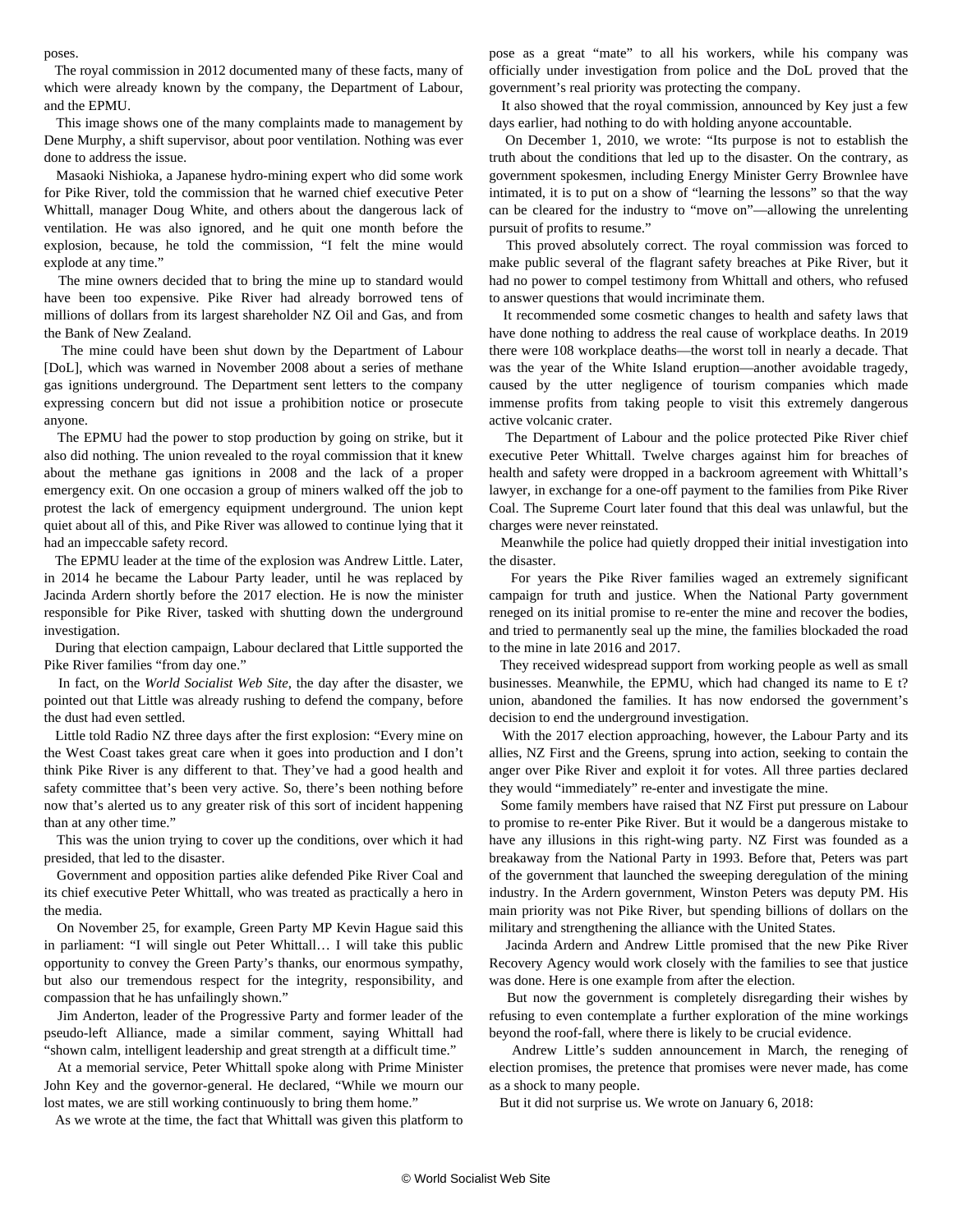"The Labour-Greens-NZ First coalition government… is posturing as a friend of the Pike River families. It is undoubtedly concerned that continuing protests over the disaster could become a focal point for broader working-class opposition to poverty wages, dangerous working conditions, and a regulatory and judicial system rigged in favour of big business and the rich… The WSWS warns that the government's pledges cannot be trusted."

 We completely reject the Ardern government's claim that there isn't enough money to properly investigate the 29 homicides. Under the pretext of the pandemic, billions of dollars have been found to bail out mostly large businesses, including Fletcher Building, Air New Zealand, SkyCity, which have sacked thousands of workers. Billions more dollars are being printed by the Reserve Bank to buy up bonds from the commercial banks. Hundreds of millions are now being spent to renovate parliament.

 There is limitless money for the banks and big business, and nothing to secure the basic rights of working people who have died in a preventable disaster. NZ Oil and Gas, the major shareholder in Pike River, has not been made to contribute one cent to the recovery effort.

 The Ardern government has used different tactics to try and achieve what the National Party was unable to do: to shut down the investigation and make sure that no one faces any serious charges.

 The Pike River families were able to mount a determined struggle against the National Party government by maintaining their political independence from every party in parliament and from the unions. They ran a democratic committee where all the families could have a say.

 Labour calculated that it needed to divide the families and stop them from appealing directly for support from other workers. As part of the Pike River Recovery Agency, the government set up a Family Reference Group [FRG], which it falsely said would represent the majority of the 29 families. The FRG is an unelected body which only has three family members, and two advisors, Rob Egan and Tony Sutorius, who have very close links to the Labour Party and the trade unions.

 The majority of the families were left out of important decision-making. When the FRG issued a statement on March 30th, declaring that the families accepted "Andrew Little's advice that there will be no more government money" to go further into the mine, many families objected that they had not been consulted.

 These experiences contain critically important political lessons about the role of Labour Parties and the trade unions.

 The ruling class is increasingly relying on the unions to suppress the class struggle. In the United States, Democratic President Joe Biden and the leading Republican Marco Rubio have both campaigned in favour of unionisation at Amazon. They are not doing this to advance workers' interests. Rather, these big business politicians are terrified by the prospect of a rank-and-file movement of workers emerging outside their control.

 The same tendency can be seen in New Zealand, where the Ardern government is relying on the unions to block workers' resistance to its brutal wage freeze policy announced this week. The NZNO and the teacher unions, which pushed through sellout agreements in 2018 and 2019, will again be called upon to suppress the immense anger brewing up among their own members—just as Pike River Coal relied on the EPMU to suppress opposition to the conditions in its mine.

 What is the way forward? There is undoubtedly widespread anger and disillusionment about the unions. In 1985 nearly half of all workers were in a union. Ten years later, it was down to 20 percent and today the figure is below that. In the private sector, just 7 percent of workers are union members.

 In opposition to the union bureaucracy, our movement, the International Committee of the Fourth International (ICFI), ahead of our annual online May Day rally, called for the building of an International Workers Alliance of Rank-and-File Committees (IWA-RFC). We [explained](/en/articles/2021/04/24/pers-a24.html) that this initiative "will work to develop the framework for new forms of independent, democratic and militant rank-and-file organizations of workers in factories, schools and workplaces on an international scale. The working class is ready to fight. But it is shackled by reactionary bureaucratic organizations that suppress every expression of resistance."

 The IWA-RFC "will be a means through which workers throughout the world can share information and organize a united struggle to demand protection for workers, the shutdown of unsafe facilities and nonessential production, and other emergency measures that are necessary to stop the spread of the virus."

 We advanced this call "within the framework of the perspective of world socialist revolution." The formation of new workers organisations is not "a substitute for the building of the revolutionary party. Action is required, but serious action must be based on program and principles. Sustaining and developing a network of independent organizations requires the development of a socialist leadership in the working class."

 The Pike River deaths and the subsequent cover-up demonstrate the urgent need for a genuine socialist party. This is the only way to combat the enormous political pressure that is brought to bear by the ruling class to disarm and divide workers, through the instruments of the Labour Party and the unions, and all their allies.

 The disaster has also exposed the pseudo-left organisations that hover around Labour, the Greens and the union bureaucracy and falsely call themselves socialist. These include the International Socialist Organisation [ISO], Socialist Aotearoa and Organise Aotearoa. The ISO last wrote about Pike River in 2012, in an article that presented the EPMU as a vehicle for defending workers and covered up its role in paving the way for the disaster. On the ninth anniversary of the disaster, in 2019, Organise Aotearoa published a Facebook post also promoting the unions as a means to ensure workplace safety.

 These are not socialists, but groups representing the interests of the upper middle class. Instead of fighting to unify workers and expose Labour and the unions. They defend these organisations, while obsessively promoting divisive identity politics, based on race, nationality, gender and sexuality.

 The ICFI fights to unify workers internationally, against capitalism. We have described the pandemic as a "trigger event" in world history that has intensified and exposed all the contradictions inherent in capitalist society.

 To defend policies that are leading to mass death and record social inequality, politicians around the world are promoting authoritarian and outright fascist forces. And to counter its economic decline, the United States is now threatening war against China and Russia—which would be a nuclear war that would threaten the very existence of human civilization.

 Because New Zealand has experienced only 26 deaths from the pandemic, it is portrayed internationally as an exception, a progressive country with a "kind" and compassionate prime minister. This is a fraud. Pike River and the CTV building collapse show that New Zealand is not immune from global developments, which are pushing workers and young people to the left.

 We are in a period of history, like the First World War and the Great Depression, where the future of humanity will be decided in revolutionary struggles, involving masses of people.

 The First World War was only ended by the intervention of the masses of workers and peasants in the Russian Revolution, led by the Bolshevik Party, which sparked revolutionary uprisings throughout Europe. Today too, the immense crisis facing the world cannot be resolved outside of a revolution.

 That is why workers and young people listening to this meeting must make serious political decisions. There is more than enough wealth in the world, if it was not hoarded by a tiny number of billionaires, to end